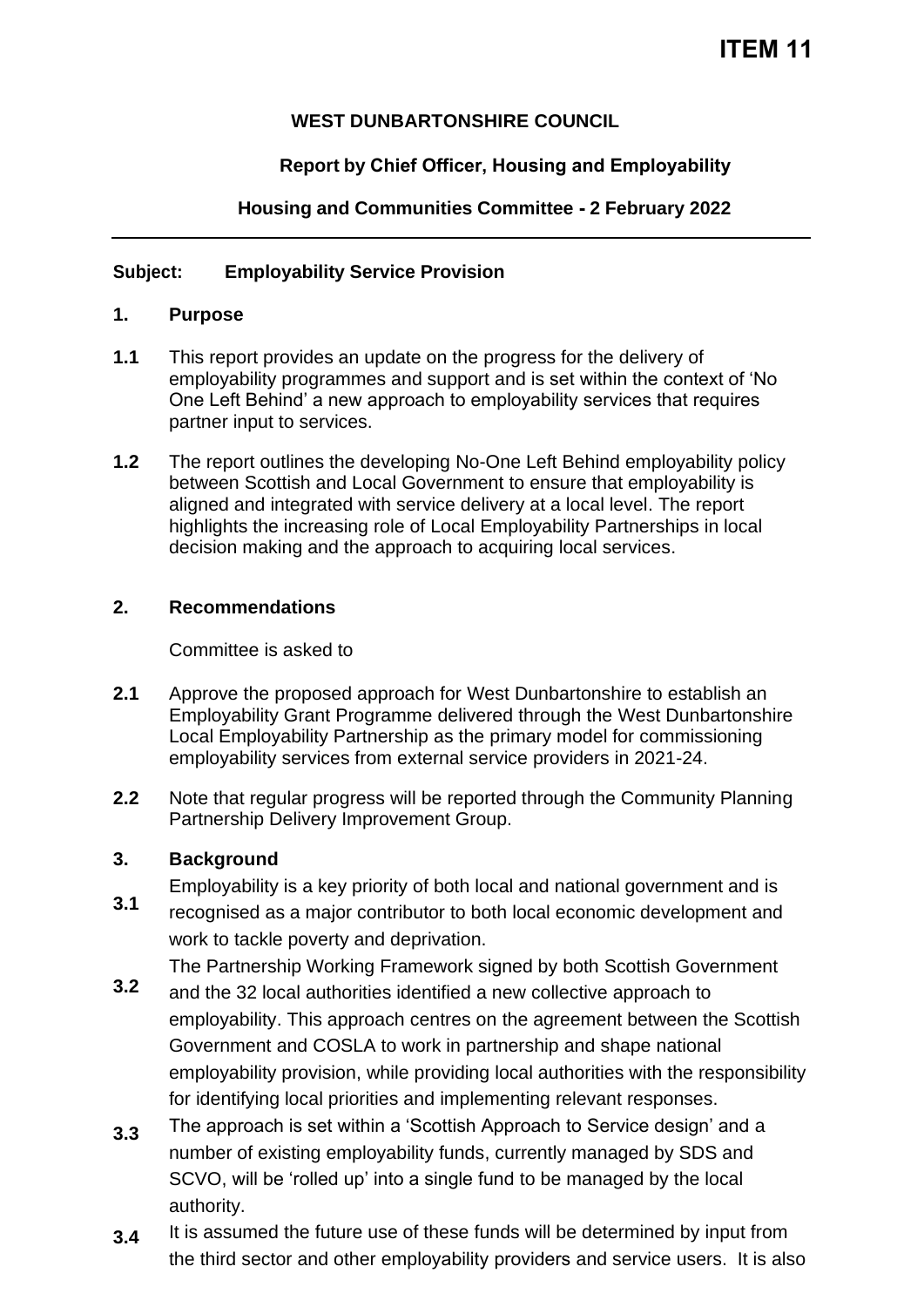expected that third and private sector service providers (partners) will obtain access to funding for the delivery of employability services.

- **3.5** The first phase of the NOLB approach was to integrate investment in current national programmes into a new local employability delivery model managed by West Dunbartonshire Council (Working4U). This approach is very well established in West Dunbartonshire and consists of four groups:-
	- The Strategic Employability Group this includes representatives from key agencies responsible for the co-ordination and delivery of employability service. The group is led by Working 4U and sets strategic priorities to address local challenges and, where appropriate, invests funding resources to address these challenges.
	- The Creative Design Group consisting of employability service providers operating in West Dunbartonshire identifying service delivery challenges and solutions to inform local needs and opportunities.
	- A community of Practice consisting of frontline staff providing insight into the implementation of services and challenges faced by people accessing the services.
	- Service User input obtaining information about lived experience and impact of employability services on service users.
- **3.6** The focus for the West Dunbartonshire LEP is consistent with the Scottish Government's No-One Left Behind (NOLB) policy and the plans for greater alignment and integration of employability services. It is also consistent with West Dunbartonshire strategic priorities. This means we will focus efforts on people who face challenges in securing access to employment and training opportunities (those most distant from the labour market) with emphasis placed on those with experience in care and families affected by poverty and disadvantage.
- **3.7** Phase 2 of NOLB brings additional funds (Employability Fund and Community Jobs Scotland Programmes) at the end March 2022. It is expected that these funds will be managed by Local Authorities. However, use will be determined by Local Employability Partnership priorities.
- **3.8** Scottish Government have identified that full and final implementation of the new NOLB employability model (Phase 3) will roll out in 2023/24 on completion of the current Fair Start Scotland contracts with those resources also then being directed to the LEP for local services.
- **3.9** In summary, the employability agenda is changing significantly over the next two years. West Dunbartonshire Council has become the accountable body for the employability grant funding from Scottish Government. However, the expectation is that elements of the grant funding will be used for cocommissioning. This is designed to ensure that the funding is spread throughout the range of local partners while the LEP directs where services are required. Working4U will take the lead, act as chair for the Strategic Employability Group, and facilitate the management of the other groups within the partnership with support from partners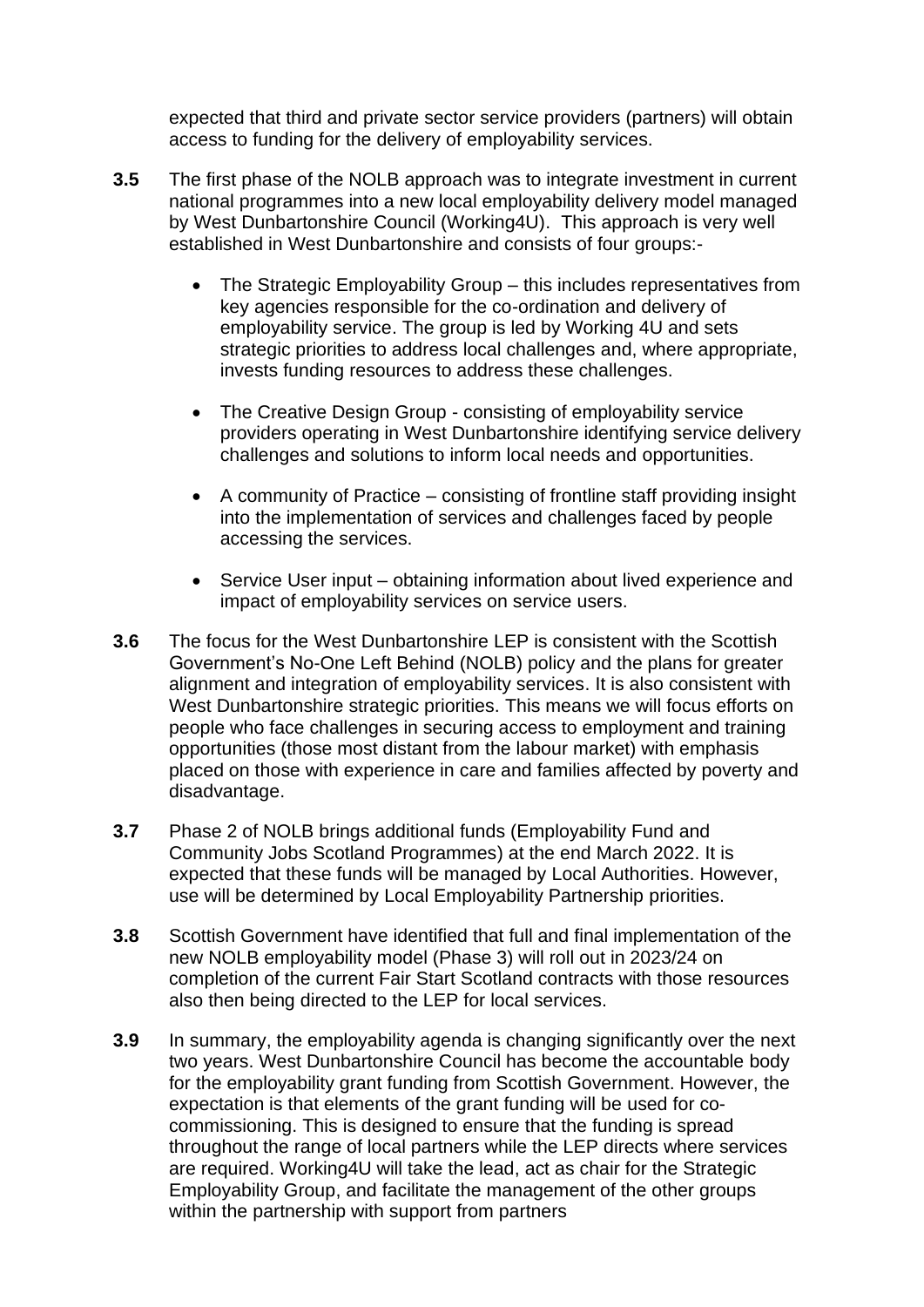#### **4. Main Issues**

- **4.1** A key element of the new approach to employability in Scotland is to ensure that the resources coming to a local authority area are distributed to best effect. It is expected that this will rest on a co-commissioned process led by the Local Employability Partnerships.
- **4.2** Partnership working and consultations with local providers have identified real concerns around the timing of the changes to be made this year (Phase 2). Many providers currently obtain funding through the Employability Fund programme. And while the proposed changes are broadly accepted there is concern that provision may not be in place at the beginning of Phase 2.
- **4.3** To mitigate the risks for local providers a number of Councils have been utilising a grant programme for a number of years. In addition, West Dunbartonshire Council used, to good effect, a grant approach for the distribution of funds from the UK Government Community Regeneration Funds.
- **4.4** It is proposed to establish a similar approach for West Dunbartonshire and create a new Employability Grant Programme. A future national procurement framework for the commissioning of employability services is also being developed by Scotland Excel. It is anticipated that the national procurement framework will be available from next year and can be used in addition to the proposed grant programme.
- **4.5** The Scottish Government funds allocated to WDC are:
	- Young Persons Guarantee: £50,000 for 2021-22 activity and an expectation of a similar amount for next year (services for young people only)
	- Parental Employability Support Programme: £150,000 for 2021-23 activity (all age service provision)
	- NOLB: anticipated £250k £0.5M in 2022-23 (Ministerial announcement is imminent). All age grant programme.
- **4.6** In addition, it is anticipated that planned and future development will adopt a similar requirement for partnership co-commissioning. This will include, for example, Fair Start Scotland (Scottish Government Employability Funds) and Community Regeneration Funds (UK Government employability funds replacing European Social Funds)
- **4.7** From the figures currently available and estimates of what may become available, we estimate that £150,000 is available in the current approved budgets for co-commissioned services with an additional £0.25 - £0.75M expected to be announced in the coming months for 2022-23.
- **4.8** As such we propose that a grant programme with an estimated value of £0.75million can be established in the current year and continue for the subsequent years 2022/23 and 2023/24. This will establish a solid foundation for the development of NO One Left Behind.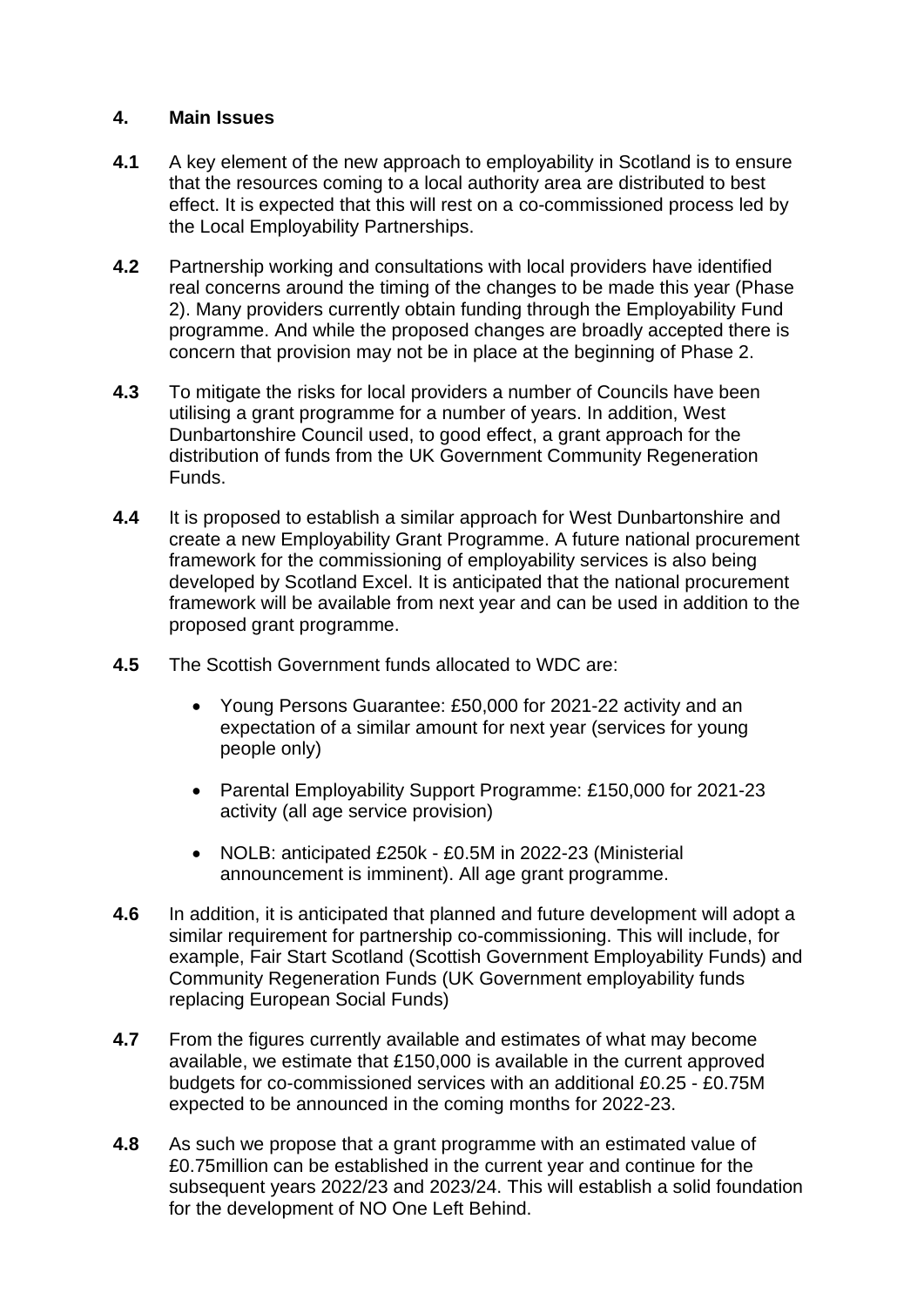**4.9** Values of grant funding available may vary as they are dependent on the funds that will made available by the Scottish Government and UK Government for Employability Service Provision.

## **5. Options Appraisal**

- **5.1** We have explored a number of options for the effective distribution of funds for the provision of employability services by external partners, including.
	- Establishing an local employability service provider framework;
	- Using a national framework for the provision of employability services.
	- Establish a competitive grant approach.

### Local Employability Service Provider Framework

**5.2** We have a Local Employability Service Provider Framework in place and will draw on this where we require additional specialist services outwith the context of our grant approach.

#### National Framework

**5.3** A future national procurement framework for the commissioning of employability services is also being developed by Scotland Excel. It is anticipated that the national procurement framework will be available from next year and can be used in addition to the proposed grant programme.

### Employability Grant Approach

- **5.4** The Employability Grant approach can be implemented at the discretion of the local authority and will provide a number of benefits, including:
	- Complementing the current methods for procuring/acquiring employability services, adding flexibility in approach as a result.
	- Adding value to the funding and other resources already available.
	- Provide an application and assessment process for the allocation of funds.
	- Supporting the aims and objectives outlined Next Steps for the Integration and Alignment of Employability Support in Scotland.
	- The opportunity to support innovation, pilots, new ideas and approaches through a quicker process than formal procurement of services and timing that works for local providers.
	- Shift from transactional relationships towards stronger partnership with providers to develop and deliver services improve lives and opportunities in West Dunbartonshire.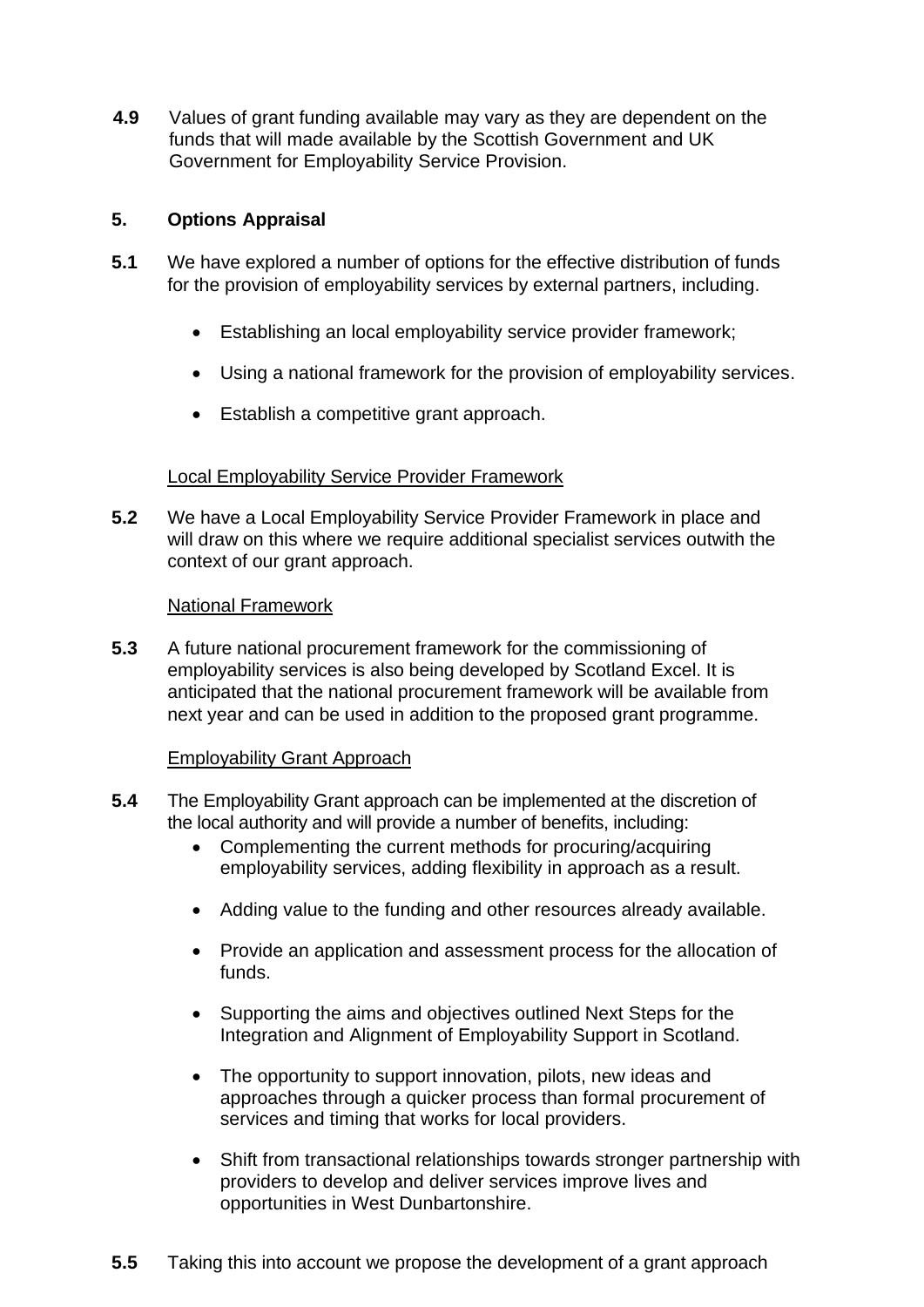that will complement existing methods for acquiring/procuring employability services.

### **6. People Implications**

- **6.1** The development of the approach to No One Left Behind represents a significant change in Working4U's role in managing and delivering employability services.
- **6.2** Working4U currently delivers services directly with limited procurement of external services. This change centres on its emerging role as a 'lead agency' with associated requirement for greater levels grant management, monitoring and evaluation of external service provision.
- **6.3** This places importance on developing the organisations capability to manage the grant application process and service delivery compliance. It also places importance on the role of partnership management within the local employability partnership and service delivery.
- **6.4** Working4U staff will give consideration on how to address the implications and growing demand as the lead agency function grows to meet requirements to incorporate additional grant funding.

## **7. Financial and Procurement Implications**

- **7.1** There are no additional funding requirements being placed on West Dunbartonshire Council. The employability grant will utilise funds provided by the Scottish and UK Governments for employability service provision where there is a requirement placed on West Dunbartonshire Council to adopt a partnership approach.
- **7.2** Funding from the Scottish Government that is available for the Council to distribute grants includes funds for:
	- Young Persons Guarantee.
	- Parental Employability Support Programme
	- No One Left Behind.
- **7.3** The amount of funding available from these sources each year in West Dunbartonshire will be determined through discussions with the Scottish Government and COSLA and has yet to be determined.

## **8. Risk Analysis**

- **8.1** The proposed approach has been established to manage a number of risks. These include:
	- Risk of non-compliance with COSLA/Scottish Government agreement on approaches to local employability provision. Scottish Government expects a partnership approach and evidence to demonstrate partner access to resources; the grant approach addresses this risk.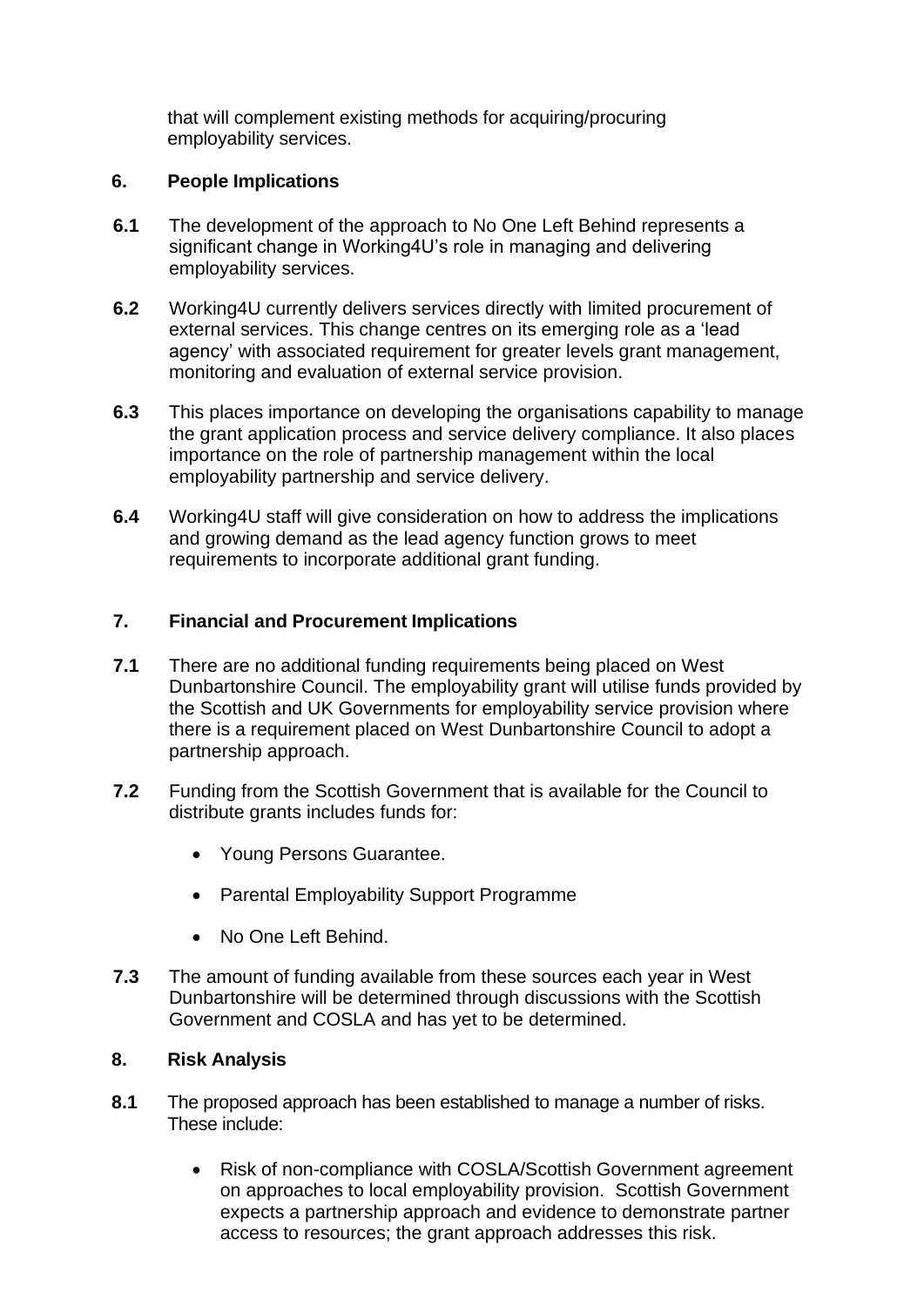- Risk of non-compliance Local service providers have limited access or opportunity to shape service provision. Creation of creative design group to influence grant priorities addresses the risk.
- Risk that local providers may not obtain access to resources procurement process and scale of resources may lead to limited access to funds for local services competing with national organisations. A local grant approach manages the risk and supports local innovation.

## **9. Equalities Impact Assessment (EIA)**

- **9.1** Equalities legislation requires that new or significantly changing policies or services and financial decisions should be subject to an assessment of their impact on the wellbeing of certain groups of people.
- **9.2** Employability service provision provides positive impacts by focusing service provision on those that would not access employment and training opportunities without support. An equalities impact assessment has been carried out and emphasise the positive impact on individuals and families facing socio-economic disadvantage. This positive impact has been brought about by:
	- Increased number of services designed to maximise income and access to training;
	- Increased input to service design for those affected by poverty, disadvantage and unemployment.

### **10. Strategic Assessment**

- **10.1** At its meeting on 25 October 2017, the Council agreed its five main strategic priorities for 2017 – 2022. These priorities included the commitment to a strong local economy with improved employment opportunities.
- **10.2** This development of the local employability partnership will co-ordinate access to employability skills development and employment opportunities. By adopting a grant approach to acquiring employability services we will:
	- increase access to support,
	- broaden the number of organisations providing support;
	- increase the types of support available across the employability pipeline
- **10.3** As such the proposal has a strong fit with the Council's strategic priorities.

### **Stephen Brooks Working4U Manager**